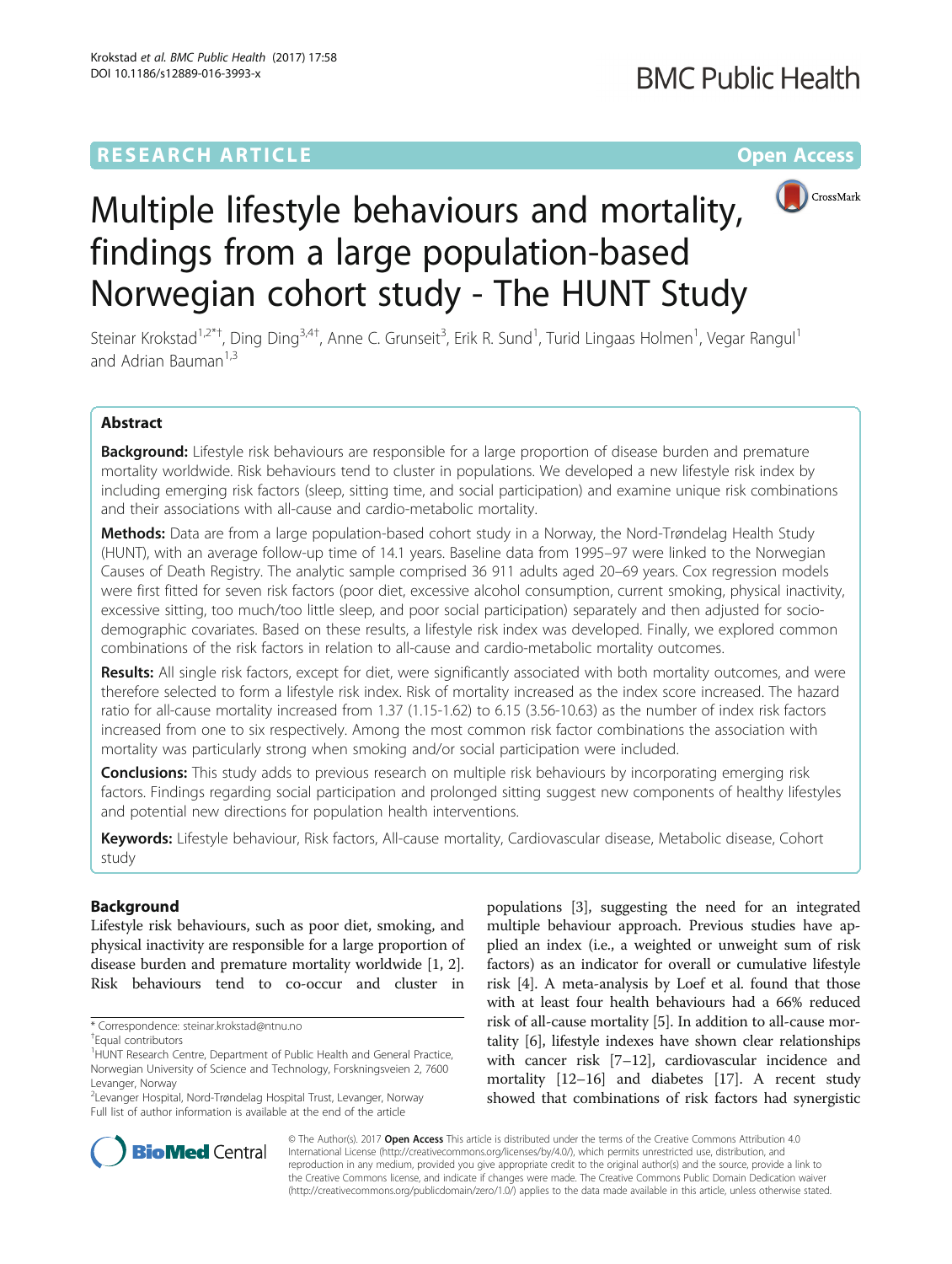effects on all-cause mortality, where some risk combinations were more harmful than others [[4\]](#page-6-0).

To date, most studies include smoking, at-risk alcohol consumption, physical inactivity, and poor diet as key components of lifestyle indexes [[5](#page-6-0)]. With evidence accumulating on new risk factors, lifestyle indexes may be revisited and updated to reflect the current evidence base [[16](#page-7-0)]. Emergent risk factors include prolonged sitting time which may be a risk factor for dysmetabolic indicators [\[18, 19](#page-7-0)] and all-cause mortality [[20\]](#page-7-0). Research has also shown that insufficient or excessive amounts of sleep are associated with increased risk of chronic disease and mortality [[21](#page-7-0)–[23\]](#page-7-0). In addition, measures of social connectivity and social capital appear to be related to population health, contributing beyond that attributable to traditional risk factors [[24](#page-7-0)–[27\]](#page-7-0). For example, a recent study identified the association between social relations, social support, and chronic systemic inflammation, as a precursor of major chronic diseases and biomarkers of ageing [[28](#page-7-0)]. These three emergent behaviours, namely, prolonged sitting, sleep duration, and social participation could be examined in addition to the existing lifestyle risk factors in new approaches to profiling 'lifestyle risk'.

## Methods

The aim of this study was to extend previous work around lifestyle indexes in a prospective population based cohort study in Norway. Specifically, to determine whether sleep, sitting time and social participation would contribute to the concept of 'lifestyle risk', we examined their associations with all-cause and cardio-metabolic mortality as 1) single risk factors, 2) components of a new lifestyle risk index, and 3) in unique combinations with other lifestyle risk behaviours.

## Sampling and procedures

The Nord-Trøndelag Health Study (HUNT) is a large population-based cohort study conducted in the Nord-Trøndelag County located in central Norway ([www.ntnu.edu/hunt](http://www.ntnu.edu/hunt)) [[29](#page-7-0)]. To date, three waves of data collection have been conducted: HUNT1 (1984–1986), HUNT2 (1995–1997), and HUNT3 (2006–2008). The current study is based on HUNT2 [\[30\]](#page-7-0). All inhabitants of the county aged 20 years and above were invited to participate and 70% joined the study by completing self-administered questionnaires on lifestyles and health ( $n = 78$  976, participation rate 70%).

After excluding those aged 70 and above  $(n = 24 \, 730)$ because they completed a different questionnaire which did not include all questions on lifestyle behaviours, and those with missing value on at least one lifestyle behaviour question ( $n = 17, 516$ ), our final analytical sample was restricted to 19 556 men and 17 355 women aged between 20 and 69 years at baseline.

## Measures Lifestyle behaviours

Smoking Participants were asked whether they smoked cigarettes/cigar/cigarillo/pipe on a daily basis, and those who were current smokers were defined as 'at risk'.

Alcohol consumption Alcohol risk was assessed using the Cut-Annoyed-Guilty-Eyeopener (CAGE) questionnaire (one point each for answering 'yes' to ever: 'feeling the need to cut down on drinking'; 'annoyed by people criticizing drinking'; 'feeling guilty about drinking'; and 'needed a drink first thing in the morning as an eyeopener')[\[31](#page-7-0)]. The CAGE questionnaire has been extensively used and validated as a screening instrument for alcohol-related problems [\[32\]](#page-7-0), and those who scored  $\geq 2$ were defined as 'at risk'.

Diet Dietary risk was assessed from one question indicating use of butter/hard margarine for cooking as compared with vegetable oil, oil blend, and soft margarine (as recommended by the health authorities). Participants using any of the former were classified as 'at risk'. As only limited dietary questions were included in this survey, we used the current question as an indicator for dietary choice.

Physical activity Physical activity was derived from two items measuring leisure-time 'light' activity (no sweating or being out of breath) and 'hard' activity (sweating/out of breath) during an average week in the last year. The 'hard' physical activity question has been found to be a valid measure of vigorous intensity physical activity [\[33](#page-7-0), [34\]](#page-7-0), and the 'light' physical activity question has moderate correlation with the International physical activity questionnaire (IPAQ) measure of moderate-intensity physical activity [[33](#page-7-0)]. Being 'at risk' was defined as less than three hours/ week of light and no hard activity or less than one hour per week of light and less than one hour per week of hard activity per week [[35](#page-7-0)]. Missing values for one form of physical activity (but not both) ( $n = 16595$ ) were given zero for that physical activity type.

Sedentary behaviour Sedentary behaviour was assessed using the single question 'how many hours do you usually spend sitting down during a 24 h period?' Participants were prompted to recall sitting at work, mealtimes, watching TV, sitting in a car, etc. We classified sitting for more than seven hours per day as 'at risk', based on a recent meta-analysis on sitting and all-cause mortality [\[36\]](#page-7-0).

Sleep Sleep time included both night time sleep and naps and we defined six hours/day or less ('short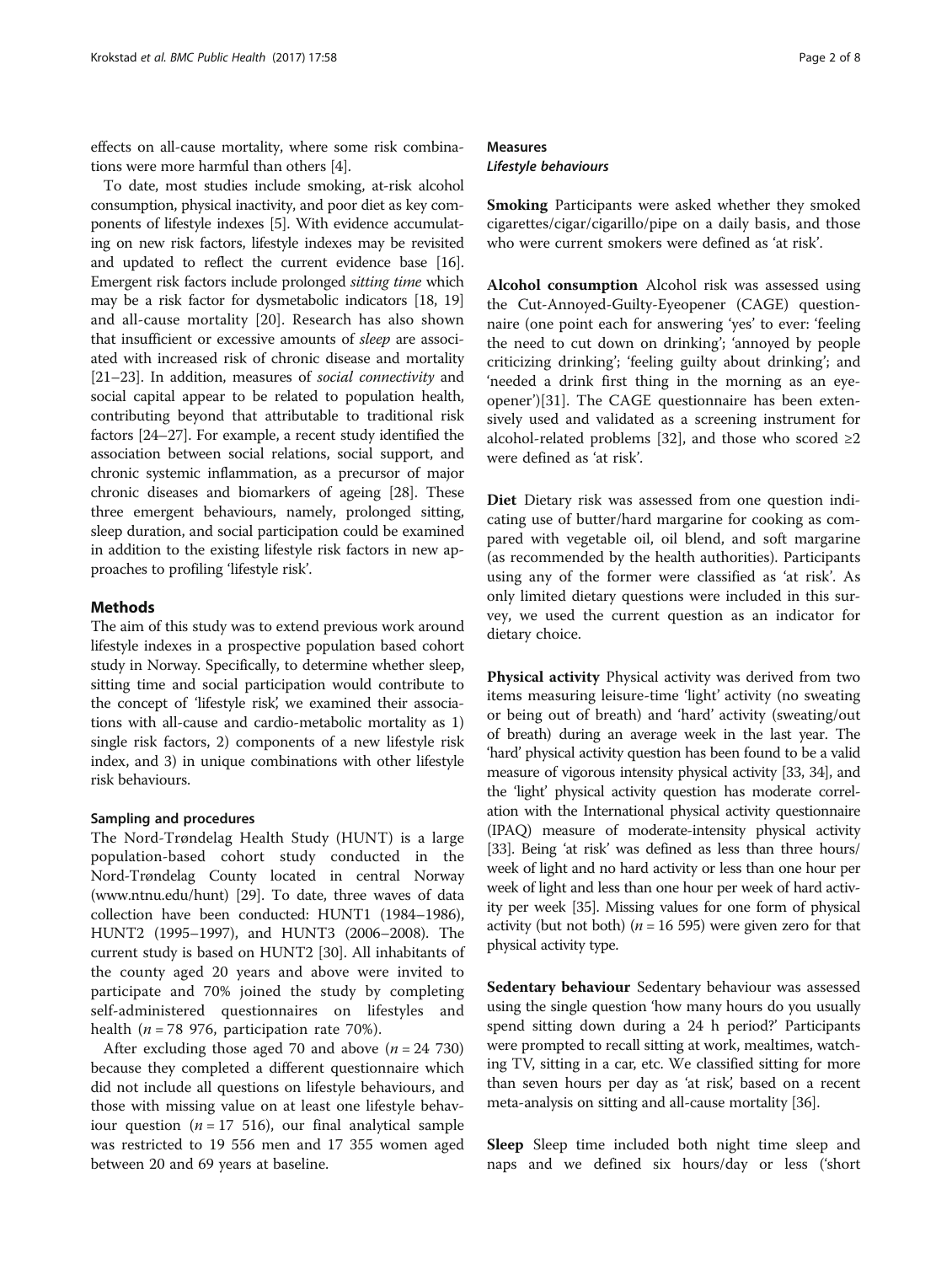duration') and 10 h/day or more ('long duration') as 'at risk', based on recent meta-analytic evidence [\[37, 38\]](#page-7-0).

#### Social participation

Social participation was measured using a single itemquestion 'How often do you usually participate in social activities such as a sewing club, athletic club, political association, religious or other groups?' Those reporting 'never, or only a few times a year' were classified as 'at-risk' [[27](#page-7-0), [39\]](#page-7-0).

## Mortality outcomes

The study data were linked to the Norwegian Causes of Death Registry by Statistics Norway, based on the unique Norwegian 'personal identity number', which is assigned to every Norwegian citizen at birth. Death information was obtained from 1 January 1994 to 31 December 2010, with endpoints as mortality from all causes and from cardio-metabolic diseases (CMD). Causes of death were coded based on the International Classification of Disease (ICD) and we identified deaths from CMD (diseases of the circulatory system, and endocrine, nutritional and metabolic diseases) using ICD-9 (codes 240–279, 390–459) for deaths occurring up to 1996 and ICD-10 (codes E10- E16, E65-E68, I00-I99) for deaths from 1996 onwards. Each participant contributed person years from the date of participation in the survey until the date of death or until the end of follow-up, whichever came first.

#### Statistical analysis

The relationships between the seven lifestyle risk behaviours and mortality were analysed using Cox proportional hazards models for both all-cause and CMD mortality. Age was the time scale used with age at screening as the entry time and age at death/censoring as the exit time. Age rather than time-on-study was used as the time scale, as previous simulation studies have shown that the former method yields more accurate results because risk estimates are calculated on people of the same age [[40\]](#page-7-0). Cox regression models were run firstly with each risk factor alone and then adjusted for sex, highest level of education attained and marital status as covariates. Competing risks models were used for CMD mortality to account for those dying of other causes [\[41](#page-7-0)]. Results are presented as adjusted hazard ratios (HR) for all-cause mortality and subhazard ratio (SHR) for CMD mortality.

Secondly, a lifestyle risk index was created by summing risk behaviours that were significant from the analysis described above. Poor diet was excluded from the index as none of the bivariate analyses demonstrated a significant association with all-cause or CMD mortality.

All individual risk behaviours were coded 1 as 'at risk', and 0 as 'not at risk'; therefore the overall index score ranged 0 to 6. Two Cox-regression models adjusted for sex, education and marital status were then run to examine the association between lifestyle risk index and all-cause and CMD mortality as described above.

Finally, we explored the implications for mortality of all 64 possible mutually exclusive combinations of the six components of the lifestyle risk index. We present and focus our interpretation on the most common combinations (occurring in >3% of the sample) due to the small cell sizes and wide confidence intervals in less common combinations. Based on Cox proportional hazards models, we calculated the hazard ratio and subhazard ratio for each combination compared with those without any risk factor [\[42\]](#page-7-0). All analyses were conducted using Stata 13.1 (College Station, TX, Stata Corporation) and a threshold of 0.05 used for statistical significance.

## **Results**

We linked 11 766 records of death, of which 5140 were caused by CMD, to 78 975 participant records from HUNT2 (excluding two participants for whom dates of death preceded their date of screening). The final sample for analysis included 36 911 participants who had complete data for all risk factors. They were aged between 20 and 69 at baseline, and 2220 had died (683 deaths caused by CMD) prior to 31 December 2010. The study sample had an average follow-up of 14.1 years for a total of 522 182 person years. At baseline, the average age of the participants was  $43.6$  years  $(SD = 12.9)$ , 53% were women, 11.4% had an educational level of university qualifying exam/ junior college, and 24.7% had university/postsecondary education. Sixty-two percent of the sample was married or in a de-facto relationship.

The data shown in Table [1](#page-3-0) suggests that the more prevalent risk factors were poor diet (63%), low social participation (41.4%), physical inactivity (40.1%) and prolonged sitting (38.7%), with fewer at risk from other factors (13.8% reported too little/too much sleep and 8.3% alcohol risk). All risk factors yielded highly significant  $(p < 0.001)$  differences across all of the demographic variables with the exception of poor diet by marital status ( $p = 0.527$ ), probably due to the large sample size in the case where difference were small (i.e., less than 3%). However, a number of differences were larger and worthy of note. Overall, men had higher risk for alcohol-related problems, low social participation, and lower risk for physical inactivity than women. Those who were older had lower risk for smoking, alcohol, and excessive sitting but had higher risk for physical inactivity, and short/long sleep durations. Those with university education had lower risk for poor diet, smoking, physical inactivity, and low social participation,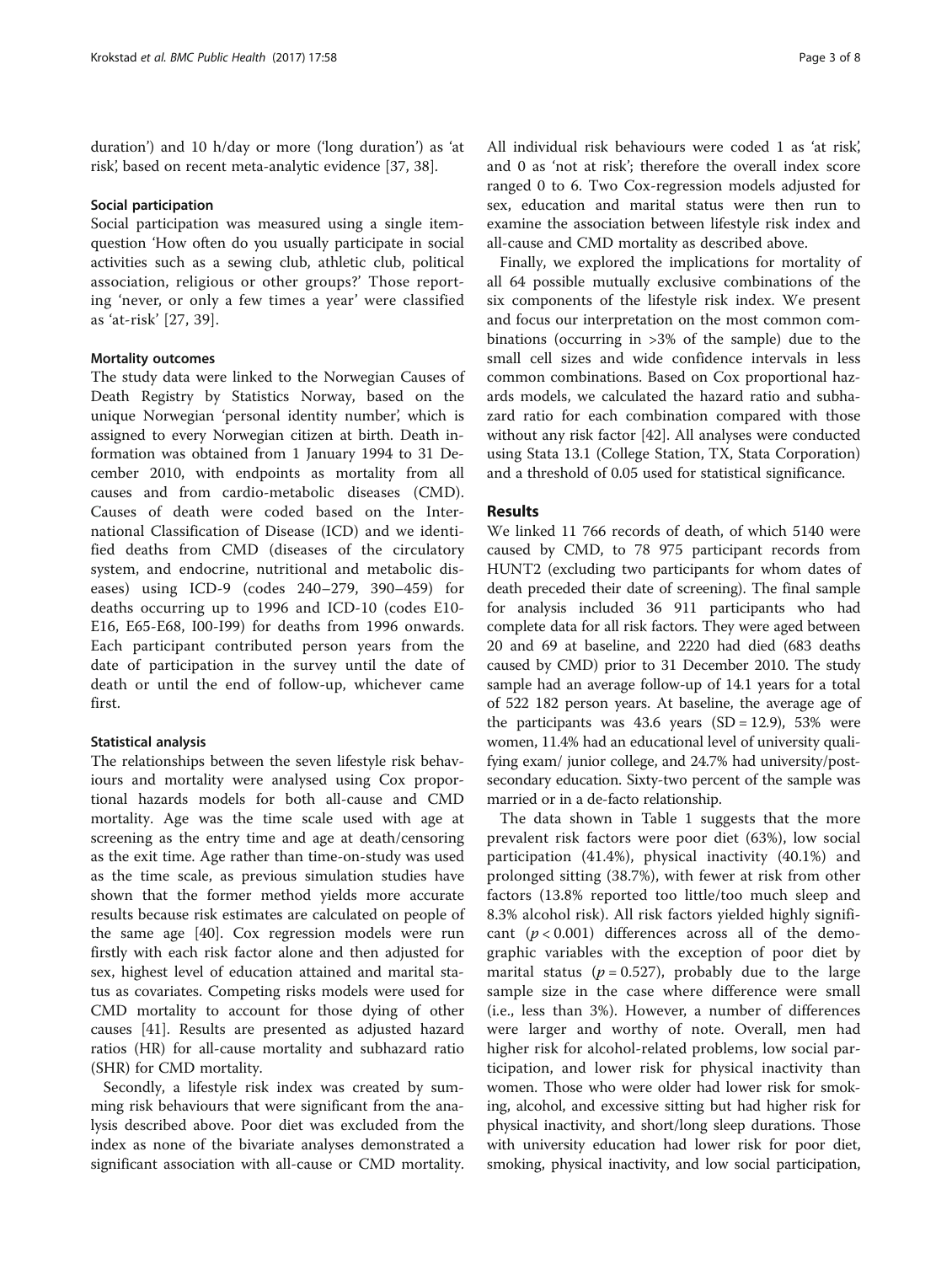| $(1222 - 1221)$              |                                    |          |                         |                         |                              |                        |                              |                       |                                      |
|------------------------------|------------------------------------|----------|-------------------------|-------------------------|------------------------------|------------------------|------------------------------|-----------------------|--------------------------------------|
| Characteristics <sup>a</sup> |                                    |          | Poor<br>Diet<br>$(%)^a$ | Alcohol<br>risk<br>(% ) | Currently<br>Smoking<br>(% ) | Physical<br>inactivity | Excessive<br>Sitting<br>(% ) | Sleep<br>risk<br>(% ) | Poor social<br>participation<br>(% ) |
|                              |                                    | n        |                         |                         |                              | (% )                   |                              |                       |                                      |
| Sex                          | Female                             | 19 5 5 6 | 61.1                    | 3.1                     | 33.9                         | 42.4                   | 34.1                         | 13.1                  | 36.9                                 |
|                              | Male                               | 17 355   | 65.1                    | 14.2                    | 30.4                         | 37.5                   | 43.7                         | 14.5                  | 46.5                                 |
| Age                          | $20 - 35$                          | 10 697   | 64.6                    | 9.5                     | 29.6                         | 31.4                   | 39.1                         | 15.4                  | 40.7                                 |
|                              | $>35-50$                           | 14 217   | 62.9                    | 9.1                     | 36.5                         | 41.4                   | 41.1                         | 11.8                  | 36.8                                 |
|                              | $>50 - 65$                         | 9866     | 61.5                    | 6.8                     | 30.1                         | 46.8                   | 37.0                         | 13.3                  | 47.1                                 |
|                              | $>65 - 69$                         | 2131     | 62.7                    | 4.7                     | 26.3                         | 44.3                   | 27.6                         | 21.2                  | 49.5                                 |
| Educational attainment       | Primary school                     | 9392     | 64.1                    | 7.3                     | 40.4                         | 52.6                   | 27.4                         | 17.0                  | 54.3                                 |
|                              | High school                        | 13 768   | 66.4                    | 9.2                     | 36.4                         | 41.8                   | 34.2                         | 14.1                  | 41.9                                 |
|                              | Junior college                     | 4203     | 64.0                    | 8.6                     | 27.3                         | 31.0                   | 46.7                         | 13.4                  | 34.6                                 |
|                              | University/post-secondary          | 9126     | 56.3                    | 8.0                     | 19.8                         | 28.5                   | 53.3                         | 9.9                   | 30.0                                 |
|                              | Missing                            | 422      | 60.7                    | 6.4                     | 33.2                         | 46.9                   | 36.3                         | 21.1                  | 53.3                                 |
| Marital status               | Single/divorced/separated/windowed | 14 1 13  | 63.3                    | 11.4                    | 35.9                         | 36.4                   | 40.2                         | 16.2                  | 47.3                                 |
|                              | Married/De-facto                   | 22 708   | 62.8                    | 6.4                     | 29.9                         | 42.4                   | 37.7                         | 12.3                  | 37.7                                 |
|                              | Missing                            | 90       | 60.0                    | 6.7                     | 30.0                         | 41.1                   | 47.8                         | 14.4                  | 50.0                                 |
| Total                        | All respondents                    | 36 911   | 63.0                    | 8.3                     | 32.2                         | 40.1                   | 38.7                         | 13.8                  | 41.4                                 |

<span id="page-3-0"></span>Table 1 Baseline demographic characteristics of adult respondents in the Nord-Trøndelag Health Study (the HUNT Study), Norway (1995–1997)

a<br>Poor diet: measured using a dietary indicator (i.e., using butter/hard margarine for cooking); Alcohol risk was measured using the CAGE questionnaire; current smoker; physical inactivity was defined as <3 h/week moderate PA and no vigorous PA OR <1 h/week moderate PA and <1 h/week vigorous PA/week; Excessive siting was defined as sitting for more than 7 h per day; sleep risk was defined as sleeping too little (≤6 h/day) or too much (≥10 h/day); poor social participation was defined as 'never or only a few times per year' of participation in social clubs, associations or groups

but were at higher risk for excessive sitting than those without a university education. Those who were married or in a de-facto relationship were at lower risk for alcoholrelated problems, smoking, and poor social participation.

Table [2](#page-4-0) presents the unadjusted and adjusted association between each individual risk factor and all-cause and CMD-mortality. All risk behaviours, except for poor diet, were significantly associated with both mortality outcomes in unadjusted models, and remained significant but slightly attenuated in adjusted models. Based on the adjusted models, smoking and alcohol risk had the strongest associations with all-cause mortality, and smoking and physical inactivity had the strongest associations with CMD mortality.

Due to the lack of association between dietary risk and mortality outcomes, we summed only the remaining six risk behaviours to create a lifestyle risk index. As Table [3](#page-4-0) indicates, there was a dose–response relationship between the index score and mortality, and the association was particularly strong with CMD mortality. Those with more than three risk conditions showed a three to sixfold increase in the risk of all cause or CMD deaths, irrespective of which risk factors were present.

Table [4](#page-5-0) shows the 12 most prevalent combinations of risk behaviours among the participants. Compared with those without any risk behaviour, which amounted to just over 14% of the sample, the most common risk

profiles were 'excessive sitting only' (9.6%, no significant association with mortality), 'physical inactivity only' (7.5%, significantly associated with CMD mortality, adjusted HR = 1.68), 'poor social participation' (6.8%, significantly associated with all-cause mortality, adjusted HR = 1.42 and CMD-mortality, adjusted SHR 1.57), and 'physical inactivity and poor social participation' (5.4% no significant association with mortality). The largest effect size was for the combination was for smoking, physical inactivity and poor social participation, increasing the risk of all-cause mortality by a factor of 2.87 and CMD-mortality by 3.13 when compared with having no risk factors and adjusting for demographic characteristics. Smoking either alone or in combination was implicated in the four risk factor combinations yielding the highest hazards for all-cause mortality, and in three of the top four for CMD-mortality.

## **Discussion**

Lifestyle risk indexes can be used as parsimonious indicators of a person's overall or cumulative risk for non-communicable chronic disease and mortality. We examined whether sleep, sitting time and social participation could be usefully added to existing life style indexes, and our results showed these risk factors captured additional risk of death in a population sample of Norwegian adults. All risk behaviours except for the diet indicator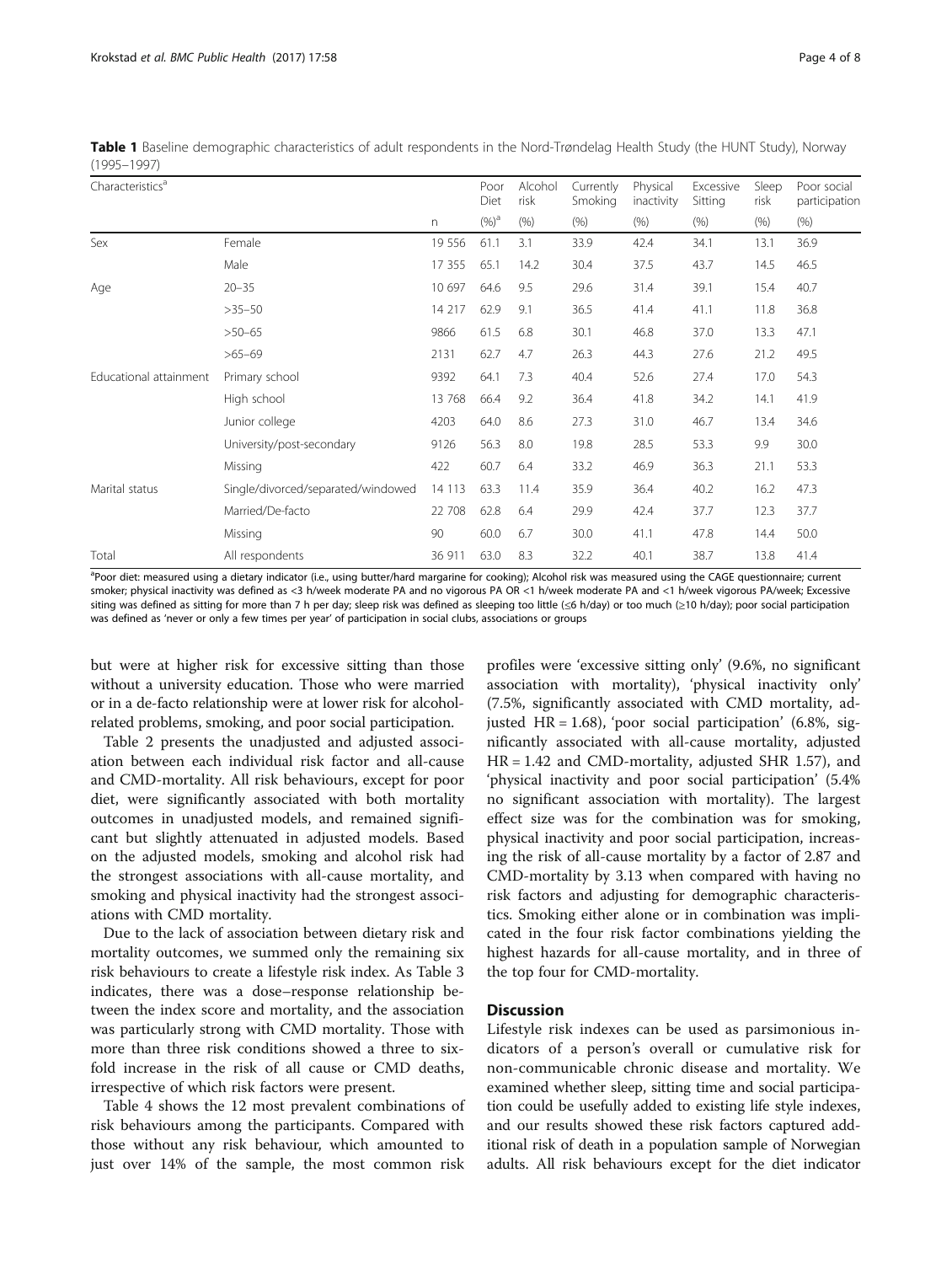|                          |             |         | All-cause mortality |                                     | CMD mortality                        |            |                              |                                       |
|--------------------------|-------------|---------|---------------------|-------------------------------------|--------------------------------------|------------|------------------------------|---------------------------------------|
| Risk Factor <sup>a</sup> |             | n.      | Total died<br>848   | Unadjusted HR<br>$(95% \text{ Cl})$ | Adjusted HR <sup>b</sup><br>(95% CI) | Total died | Unadjusted SHR<br>$(95%$ CI) | Adjusted SHR <sup>b</sup><br>(95% CI) |
| Diet                     | Not at risk | 13 659  |                     |                                     |                                      | 249        |                              |                                       |
|                          | At risk     | 23 25 2 | 1,372               | $0.99(0.91 - 1.08)$                 | $0.96(0.88-1.05)$                    | 434        | $1.07(0.92 - 1.25)$          | 1.04 (0.89-1.21)                      |
| Alcohol consumption      | Not at risk | 33 837  | 1,981               |                                     |                                      | 617        |                              |                                       |
|                          | At risk     | 3074    | 239                 | $1.84(1.61-2.10)$                   | 1.47 (1.28-1.68)                     | 66         | 1.59 (1.24-2.06)             | $1.12(0.86 - 1.45)$                   |
| Smoking                  | Not at risk | 25 016  | 1,204               |                                     |                                      | 387        |                              |                                       |
|                          | At risk     | 11 895  | 1,016               | 2.16 (1.99-2.35)                    | 2.06 (1.89-2.24)                     | 296        | 1.86 (1.60-2.16)             | 1.71 (1.47-1.99)                      |
| Physical activity        | Not at risk | 22 113  | 1,143               |                                     |                                      | 335        |                              |                                       |
|                          | At risk     | 14 798  | 1,077               | 1.19 (1.09-1.29)                    | $1.23(1.13-1.34)$                    | 348        | $1.27(1.09-1.47)$            | 1.35 (1.16-1.58)                      |
| Sitting time             | Not at risk | 22 646  | 1,389               |                                     |                                      | 408        |                              |                                       |
|                          | At risk     | 14 2 65 | 831                 | 1.18 (1.08-1.28)                    | $1.16(1.06-1.27)$                    | 275        | $1.35(1.16-1.58)$            | $1.30(1.11-1.52)$                     |
| Sleep Duration           | Not at risk | 31 821  | 1,785               |                                     |                                      | 535        |                              |                                       |
|                          | At risk     | 5090    | 435                 | $1.35(1.22 - 1.50)$                 | 1.32 (1.19-1.47)                     | 148        | 1.48 (1.23-1.78)             | 1.44 (1.19-1.73)                      |
| Social participation     | Not at risk | 21 631  | 1,015               |                                     |                                      | 294        |                              |                                       |
|                          | At risk     | 15 280  | 1,205               | $1.41(1.30-1.53)$                   | $1.25(1.15-1.37)$                    | 389        | 1.48 (1.28-1.73)             | $1.24(1.06-1.45)$                     |

<span id="page-4-0"></span>Table 2 Individual lifestyle risk behaviour associated with all-cause and cardio-metabolic disease (CMD) mortality in the Nord-Trøndelag Health Study (the HUNT Study), Norway (1995–1997 to 2010,  $n = 36$  911)

<sup>a</sup>Poor diet: measured using a dietary indicator (i.e., using butter/hard margarine for cooking); Alcohol risk was measured using the CAGE questionnaire; physical inactivity was defined as <3 h/week moderate PA and no vigorous PA OR <1 h/week moderate PA and <1 h/week vigorous PA/week; Excessive siting was defined as sitting for more than 7 h per day; sleep risk was defined as sleeping too little (≤6 h/day) or too much (≥10 h/day); poor social participation was defined as 'never or only a few times per year' of participation in social clubs, associations or groups. <sup>b</sup>Adjusted Hazard Ratio (HR) and subhazardratio (SHR): Adjusted for sex educational attainment, marital status

were significantly associated with both mortality outcomes even when adjusted for socio-demographic characteristics. Moreover, clusters of risk behaviours prevalent in the sample demonstrated the incremental effect on mortality as the total number increased in any combination, but particularly when including smoking and/or social participation.

The twelve most prevalent patterns of risk factor combinations shown in Table [4](#page-5-0), described just over 70% of the sample. Prolonged sitting in isolation was not a significant risk factor, and physical inactivity by itself, was a risk factor for CMD only. When in combination together however, they represented 4.4% of the sample, and showed substantial increased risk for all cause and particularly CMD deaths. This finding is similar to that report in a recent study conducted in Australia [\[4](#page-6-0)]. Additionally, physical inactivity was implicated in half of the top twelve risk combinations in terms of prevalence signalling that a change in this specific risk factor would represent change in the mortality risk in over a quarter of the population.

Social participation and smoking, by themselves, or in combination with other risks, were strongly associated with all-cause and CMD deaths. The combinations of risk factors show that some are synergistic. Although

Table 3 Lifestyle risk index<sup>a</sup> associated with all-cause and cardio-metabolic disease (CMD) mortality in the Nord-Trøndelag Health Study (the HUNT Study), Norway (1995–1997 to 2012, n = 37 785)

|                   | All-cause mortality |        |                                   | CMD mortality |                                    |  |
|-------------------|---------------------|--------|-----------------------------------|---------------|------------------------------------|--|
|                   | n                   | Deaths | Adjusted HR <sup>b</sup> (95% CI) | Deaths        | Adjusted SHR <sup>b</sup> (95% CI) |  |
| No risk behaviour | 5312                | 170    |                                   | 39            |                                    |  |
| One               | 11 703              | 582    | 1.37 (1.15-1.62)                  | 180           | 1.75 (1.24-2.48)                   |  |
| Two               | 11 364              | 673    | 1.55 (1.31-1.84)                  | 210           | 1.94 (1.38-2.73)                   |  |
| Three             | 6557                | 566    | 2.26 (1.91-2.69)                  | 184           | 2.80 (1.97-3.96)                   |  |
| Four              | 2312                | 260    | 3.16 (2.60-3.85)                  | 84            | 3.66 (2.49-5.37)                   |  |
| Five              | 480                 | 72     | 4.26 (3.22-5.62)                  | 28            | 5.28 (3.18-8.77)                   |  |
| Six               | 57                  | 14     | $6.15(3.56-10.63)$                |               | 2.23 (0.50-9.92)                   |  |

<sup>a</sup>Lifestyle risk index was a sum of the following six risk behaviours: at-risk alcohol consumption, currently smoking, physical inactivity, excessive sitting, sleep toc little/much, and poor social participation

<sup>b</sup>HR, Hazard ratio and SHR, subhazardratio: Adjusted for sex, educational attainment and marital status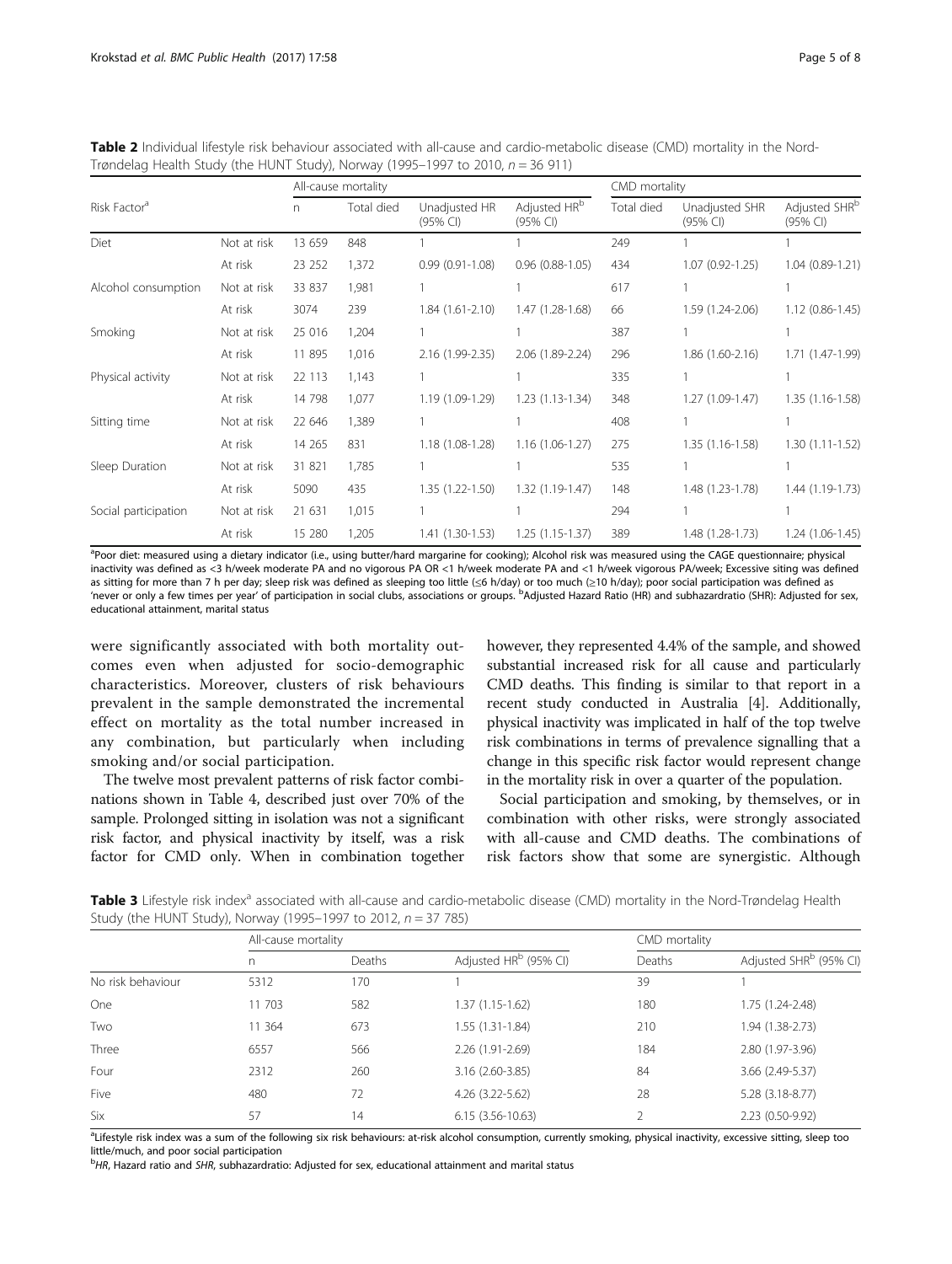| Combinations Alcohol Smoking |   |           | Physical<br>inactivity | Sitting Sleep | Social<br>participation | All-cause mortality |        |                                        | CMD mortality |                                           |
|------------------------------|---|-----------|------------------------|---------------|-------------------------|---------------------|--------|----------------------------------------|---------------|-------------------------------------------|
|                              |   |           |                        |               |                         | Prevalence          | Deaths | Adjusted <sup>a</sup> HR<br>$(95%$ CI) |               | Deaths Adjusted <sup>a</sup> SHR (95% CI) |
|                              |   |           |                        |               |                         | 14.1                | 170    |                                        | 39            |                                           |
| $\overline{2}$               |   |           |                        | $+$           |                         | 9.6                 | 114    | $1.15(0.90-1.48)$                      | 33            | 1.46 (0.91-2.35)                          |
| 3                            |   |           | $+$                    |               |                         | 7.5                 | 131    | $1.18(0.93 - 1.49)$                    | -41           | 1.68 (1.07-2.66)                          |
| 4                            |   |           |                        |               |                         | 6.8                 | 177    | $1.42(1.14-1.77)$                      | 58            | 1.57 (1.03-2.39)                          |
| 5                            |   |           | $+$                    |               | $\ddot{}$               | 5.4                 | 123    | $1.14(0.89-1.45)$ 32                   |               | $1.00(0.63 - 1.60)$                       |
| 6                            |   |           |                        | $+$           | $\ddot{}$               | 4.5                 | 68     | $1.14(0.85-1.52)$                      | -25           | 1.61 (0.96-2.69)                          |
| 7                            |   | $+$       |                        |               |                         | 4.5                 | 111    | 2.30 (1.80-2.93)                       | -29           | 2.40 (1.47-3.91)                          |
| 8                            |   |           | $+$                    | $+$           |                         | 4.4                 | 85     | $1.47(1.13-1.91)$                      | 30            | 2.22 (1.39-3.54)                          |
| 9                            |   | $+$       | $+$                    |               | $+$                     | 3.8                 | 161    | $2.87(2.28-3.62)$                      | 47            | 3.15 (1.98-5.03)                          |
| 10                           |   | $\ddot{}$ |                        |               | $\ddot{}$               | 3.6                 | 124    | 2.19 (1.72-2.8)                        | 38            | 2.31 (1.43-3.74)                          |
| 11                           | - | $\ddot{}$ | $+$                    |               |                         | 3.3                 | 77     | 2.17 (1.64-2.88)                       | 23            | 2.77 (1.64-4.67)                          |
| 12                           |   |           | $\ddot{}$              |               | $\pm$                   | 3.2                 | 83     | 1.56 (1.19-2.04)                       | -35           | 2.69 (1.59-4.20)                          |

<span id="page-5-0"></span>Table 4 The most common 12 combinations of individual risk behaviours associated with all-cause and cardio-metabolic disease  $(CMD)$  mortality in the Nord-Trøndelag Health Study (HUNT), Norway (1995–1997 to 2012,  $n = 37,785$ )

<sup>a</sup>HR, Hazard ratio and SHR, subhazardratio: Adjusted for sex, educational attainment and marital status

public health interventions should target all risk factors, practically, an efficient approach might be an integrated chronic disease prevention strategy with a focus on subclusters, identified here, that are synergistic.

Both sleep duration and sleep quality have previously been related to mortality [\[38](#page-7-0)], work related disability [[43\]](#page-7-0), health care utilization and medication. Our data suggest that sleep should be a useful addition to include in a lifestyle risk index. Social relationships have also been shown to have powerful effects on health and survival [[25](#page-7-0), [27\]](#page-7-0). New evidence indicates that the biophysiological mechanisms which underlie these links may involve altered immune functions [\[28](#page-7-0)] that can play a role in increased risk for many different chronic diseases. Our data are consistent with these findings. Significantly, both sleep and social participation are factors available for interventions at both the individual and the population level.

Risky alcohol consumption didn't appear among the top twelve combinations in our material. Alcohol consumption was relatively low in Norway in the 1990s, but has increased considerably the last decades [\[44](#page-7-0)]. In Australia, risky alcohol consumption had higher impact on mortality in a comparable study [[16\]](#page-7-0).

#### Strengths and limitations

The strength of this study is that the sample was from an unselected homogenous population in a defined geographical area in a northern European country. The validity of the main endpoint, i.e. death, is considered to be very accurate because of the high quality of national registries in Norway [[45](#page-7-0)]. The response rate was relatively high,

the sample size was satisfactory for most analyses, and follow-up time was sufficiently long.

Previous analyses from the HUNT Study have shown that those who declined to participate had somewhat lower socioeconomic status and slightly higher prevalence of chronic diseases and higher mortality than those who participated [[46\]](#page-7-0). Further, we had to exclude a large number of participants because of missing values on at least one lifestyle risk factor. This could be particularly an issue for the current study because HUNT2 baseline measures were assessed through multiple questionnaires. A supplementary analysis comparing those with missing data on one or more risk factors by sex, age, education and marital status showed that older participants and those with lower education had higher rates of missing data than younger and more educated participants. Both of these variables have been included in the models, thereby providing model-based adjustment for the missing data [[47](#page-7-0)]. Further, there is little reason to believe that this may have affected the association between lifestyle and mortality in this study significantly, as exposureoutcome associations based on internal comparisons are usually not dependent on the representativeness of the cohort [[48](#page-7-0)]. The survey variables vary somewhat in quality and validity, especially for diet, where the question asked was limited, and therefore we probably have underestimated the importance of diet. Substituting zero for missing data on the PA measures constituting the physical inactivity risk factor may have biased downwards estimates of those sufficiently active. However, supplementary analyses excluding these observations ( $n = 5135$ ) changed the effect size and direction of the mortality results only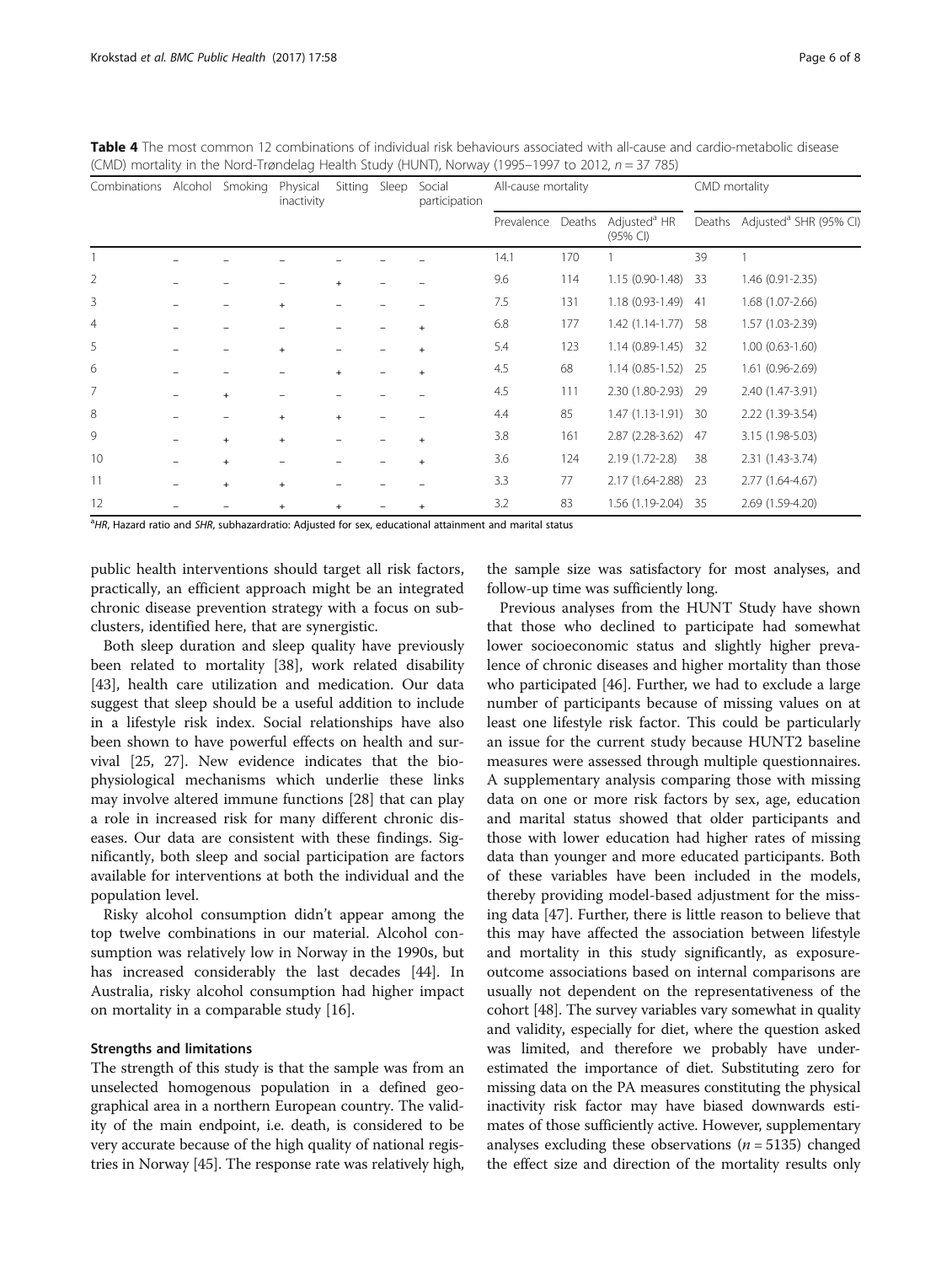<span id="page-6-0"></span>minimally and statistical significance not at all. Although the analyses showed a clear relationship between the risk factors and mortality with an incremental increase in risk with an increasing number of any of these risk factors, the small sample reporting six risk factors limits the reliability for that number. Only a small number of people in the youngest age group (20–35 years) died of CMD ( $n = 19$ ). Therefore, these and all results would benefit from further validation in other cohorts.

## Future directions

To refine this type of research, there is a need for better data on physical activity, more comprehensive data on diet and better characterization of other lifestyle behaviours. In the future, more objective measurements probably will become available for several types of behaviour, which can lead to more precise guides for public health efforts. A new wave of the HUNT Study (HUNT4) is being planned to be completed in 2017–2018. New objective measurements have high priority in this work.

## Conclusions

Our data showed the effects of several traditional and emerging risk factors alone and in concert with others. Sleep duration, sitting time and social participation should be added to existing lifestyle indexes to predict all-cause and CMD mortality [4, [16](#page-7-0), [27, 49\]](#page-7-0). Clinicians should pay attention to new components in "healthy lifestyles", but also be aware of the health services' limitations in terms of reducing all-cause and CMD mortality in the population because of the reliance on high-risk strategies targeting individuals [\[49](#page-7-0)]. Healthcare workers could contribute to the understanding of the potential of population-based prevention strategies in the society, to reduce detrimental social living conditions contributing to unhealthy sleep patterns, increasing everyday sitting time and barriers to social participation.

#### Abbreviations

CAGE: Cut-annoyed-guilty-eyeopener questionnaire; CI: Confidence interval; CMD: Cardio-metabolic diseases; HR: Hazard ratio; HUNT: The Nord-Trøndelag Health Study; ICD: International classification of disease; IPAQ: International physical activity questionnaire; SHR: Subhazard ratio

#### Acknowledgements

The Nord-Trøndelag Health Study (The HUNT Study) is a collaboration between HUNT Research Centre (Faculty of Medicine, Norwegian University of Science and Technology NTNU), Nord-Trøndelag County Council, Central Norway Health Authority, and the Norwegian Institute of Public Health.

#### Funding

Ding Ding is funded by an Early Career Fellowship from National Health and Medical Research Council (APP1072223). The other co-authors received no external funding.

#### Availability of data and materials

The dataset supporting the conclusions of this article is available on appropriate request to the Data Accesses Committee at the HUNT Research Centre. The dataset is not freely available due to privacy protection based on Norwegian law and the consent of the participants.

#### Authors' contributions

SK, DD and AB designed the study. SK, ERS, TLH and VR were involved in data acquisition. DD and AG performed the statistical analyses. All authors contributed to write and approved the final manuscript.

#### Competing interests

The authors declare that they have no competing interests.

#### Consent for publication

Not applicable.

#### Ethics approval and consent to participate

The HUNT2 Survey was performed in accordance with the Declaration of Helsinki, approved by the Data Inspectorate of Norway and approved by the Regional Committee for Medical Research Ethics [[30](#page-7-0)]. All participants joined the study by signing a written consent. This study was also separately approved by the Regional Committee for Medical Research Ethics.

#### Author details

<sup>1</sup>HUNT Research Centre, Department of Public Health and General Practice, Norwegian University of Science and Technology, Forskningsveien 2, 7600 Levanger, Norway. <sup>2</sup>Levanger Hospital, Nord-Trøndelag Hospital Trust, Levanger, Norway. <sup>3</sup>Prevention Research Collaboration, Sydney School of Public Health, The University of Sydney, Camperdown, NSW, Australia. <sup>4</sup>Centre for Chronic Disease Prevention, College of Public Health, Medical and Veterinary Sciences, James Cook University, Cairns, QLD, Australia.

### Received: 18 April 2016 Accepted: 23 December 2016 Published online: 10 January 2017

#### References

- 1. World Health Organization. Global status report on noncommunicable diseases 2014. Geneva: World Health Organization; 2014.
- 2. GBD 2013 Mortality and Causes of Death Collaborators. Global, regional, and national age-sex specific all-cause and cause-specific mortality for 240 causes of death, 1990–2013: a systematic analysis for the global burden of disease study 2013. Lancet. 2015;385:117–71.
- 3. Shankar A, McMunn A, Steptoe A. Health-related behaviors in older adults relationships with socioeconomic status. Am J Prev Med. 2010;38:39–46.
- 4. Ding D, Rogers K, van der Ploeg H, Stamatakis E, Bauman AE. Traditional and emerging lifestyle risk behaviors and all-cause mortality in middle-aged and older adults: evidence from a large population-based Australian cohort. PLoS Med. 2015;12:e1001917.
- 5. Loef M, Walach H. The combined effects of healthy lifestyle behaviors on all cause mortality: a systematic review and meta-analysis. Prev Med. 2012; 55:163–70.
- 6. Prinelli F, Yannakoulia M, Anastasiou CA, Adorni F, Di Santo SG, Musicco M, et al. Mediterranean diet and other lifestyle factors in relation to 20-year allcause mortality: a cohort study in an Italian population. Br J Nutr. 2015;113: 1003–11.
- 7. Sasazuki S, Tsugane S. [Primary prevention of digestive tract cancer]. Nihon Shokakibyo Gakkai Zasshi. 2012;109:1133–8.
- 8. Odegaard AO, Koh WP, Yuan JM. Combined lifestyle factors and risk of incident colorectal cancer in a Chinese population. Cancer Prev Res (Phila). 2013;6:360–7.
- 9. Aleksandrova K, Pischon T, Jenab M, Bueno-de-Mesquita H, Fedirko V, Norat T, et al. Combined impact of healthy lifestyle factors on colorectal cancer: a large European cohort study. BMC Med. 2014;12:168.
- 10. Buckland G, Travier N, Huerta JM, Bueno-de-Mesquita HB, Siersema PD, Skeie G, et al. Healthy lifestyle index and risk of gastric adenocarcinoma in the EPIC cohort study. Int J Cancer. 2015;137:598–606.
- 11. McKenzie F, Ferrari P, Freisling H, Chajes V, Rinaldi S, De BJ, et al. Healthy lifestyle and risk of breast cancer among postmenopausal women in the European prospective investigation into cancer and nutrition cohort study. Int J Cancer. 2015;136:2640–8.
- 12. Petersen KE, Johnsen NF, Olsen A, Albieri V, Olsen LK, Dragsted LO, et al. The combined impact of adherence to five lifestyle factors on all-cause,